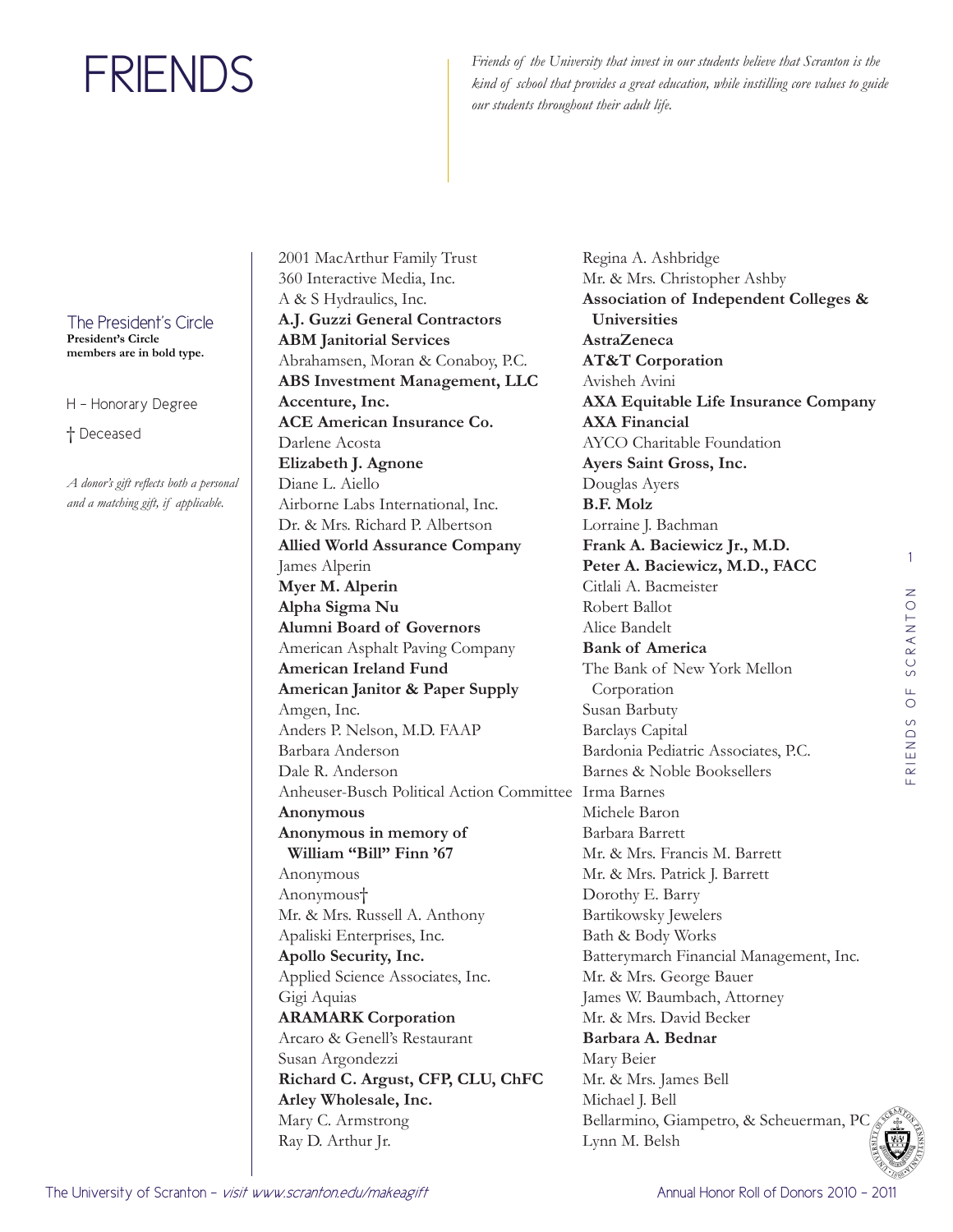Linda Bender Msgr. John J. Bendik Patrice Berenato Helen Bereznak Msgr. John A. Bergamo, J.C.L. Bergen County United Way James W. Berghorn **Mr. & Mrs. Stanley Bergman**  Lisa Pallante Beslity Rita T. Betti Kathleen E. Bevilacqua Mr. & Mrs. Edward R. Beyrer Lisa Bideaux Bishop Shanahan High School Don Bishop Faye Bishop Richard S. Bishop, Esq. Mr. & Mrs. Carl Bisignano Bit of Luck Enterprises, Inc. Leeann Black BlackRock, Inc. Blewitt Connolly Reunion Blue Eye Shades, LLC **Blue Ribbon Foundation of Blue Cross of NEPA**  Susanne Blum Mary E. Blundin Michael Blundin Mr. & Mrs. Michael Blundin Diane Bobal Julio Boca Dr. Edward G. Boehm Jr. Mr. & Mrs. Walt Bogumil **Peter Q. Bohlin Sally E.P. Bohlin**  Mr. & Ms. Ron Boire Catherine P. Boland Bolus Freight Systems, Inc. Rev. Joseph W. Bongard Mr. & Mrs. Gary R. Booher William J. Booth Stephen D. Borchman, M.D. Mr. & Mrs. Nicholas Botta Jeanne A. Bovard H'08 Helen Boyland Margaret H. Boyle Debbie Boyson **Br. Victor Cipriani Educational Fund**  Mary C. Bradstreet Betsy A. Brady James L. Brady Mr. & Mrs. Ron Brancaccio Mr. & Mrs. C. W. Brand Jr.

Dorothy Branston Mr. & Mrs. Robert J. Branston Mr. & Mrs. Dale F. Braun Jr. **Brendan J. Giblin Memorial Fund Loretta Brennan Glucksman H'07 Harmar D. Brereton, M.D. Leslie W. Brereton**  Mr. & Mrs. James E. Bresch Mr. & Mrs. Edward J. Bridges John Bridges Mr. & Mrs. John A. Bridges Brier & Brier, P.C. Mr. & Mrs. James R. Brier Mr. & Mrs. Timothy Brier SinAe Briggs Tom Brogan **Brookbridge Consulting Services, Inc.**  Kevin Brophy Brown Chiropractic Florence Gillespie Brown **Brucelli Advertising**  Mr. & Mrs. Douglas R. Bruestle Marie Brydges Thomas F. Brzozowski Mr. & Mrs. Donald Buchanan Joseph J. Buckheit Bruce Buckley Connie Buckley David G. Budinger Jr. Dr. Steven C. Bunting Joan H. Burbella Stephen M. Burgio Diane Burick **Burkavage Design Associates William J. Burkavage Jr.**  Austin J. Burke Jr. H'98 Mr. & Mrs. James W. Burke Jr. Hon. Thomas F. Jr. & Margaret Burke Beth Burkhauser George R. Burman Jr. Mr. & Mrs. Douglas Burns **Evelyn M. Burns**  John J. Burns Christopher Busch Business Wire Nancy Butler **George K. Butson**  Sarah Butz Michael Buzin Cabrini College John Cacchio, D.M.D. Deborah Cackowski Mr. & Mrs. Joseph M. Cackowski

Albert C. Caines Jr. Florita M. Caines Adele M. Calhoun Cal-Ideas, Inc. Mr. & Mrs. Richard Califano Mr. & Mrs. John Callaghan Rita M. Calvey Dr. & Mrs. Joseph C. Campbell Jr. Campoli's Plumbing Ethelyn Canavan Melina Capitanio Mr. & Mrs. Larry Capriotti Sandra Caprisecca Mr. & Mrs. Alfonso Carandang Diane Carbo Gallagher Carmine A. Cardone John Carey Tama Carey **Vincent Carlesimo**  Anthony Carnevale John A. Carney Joanie Carozzi Hilda K. Carr **Carroll Enterprises, Inc.**  Mr. & Mrs. Walter W. Carroll **Joseph Cary Matthew M. Casey Paul Casey**  Mr. & Mrs. Paul F. Casper Jr. Elaine Casterline Catholic Choral Society of Scranton Ann E. Caufield Eileen C. Caufield Marie J. Caufield Mr. & Mrs. Joseph F. Cawley Jr. Mr. & Mrs. Angelo Cecchetelli **CECO Associates, Inc.**  Patricia Cembalest Karen A. Ceraso Chang Food Co. **Charles A. Frueauff Foundation, Inc. Charles F Brierley Scholarship Fund**  Charles J. Rader Insurance Mr. & Mrs. Dan Charlesbois Charlie George Landscaping, Inc. **Charlotte W. Newcombe Foundation**  Charm LLC Jan Cheripko Chevron Humankind Program **Mohammed Rayhan Chowdhury, M.D.**  John Christie The Christine Agency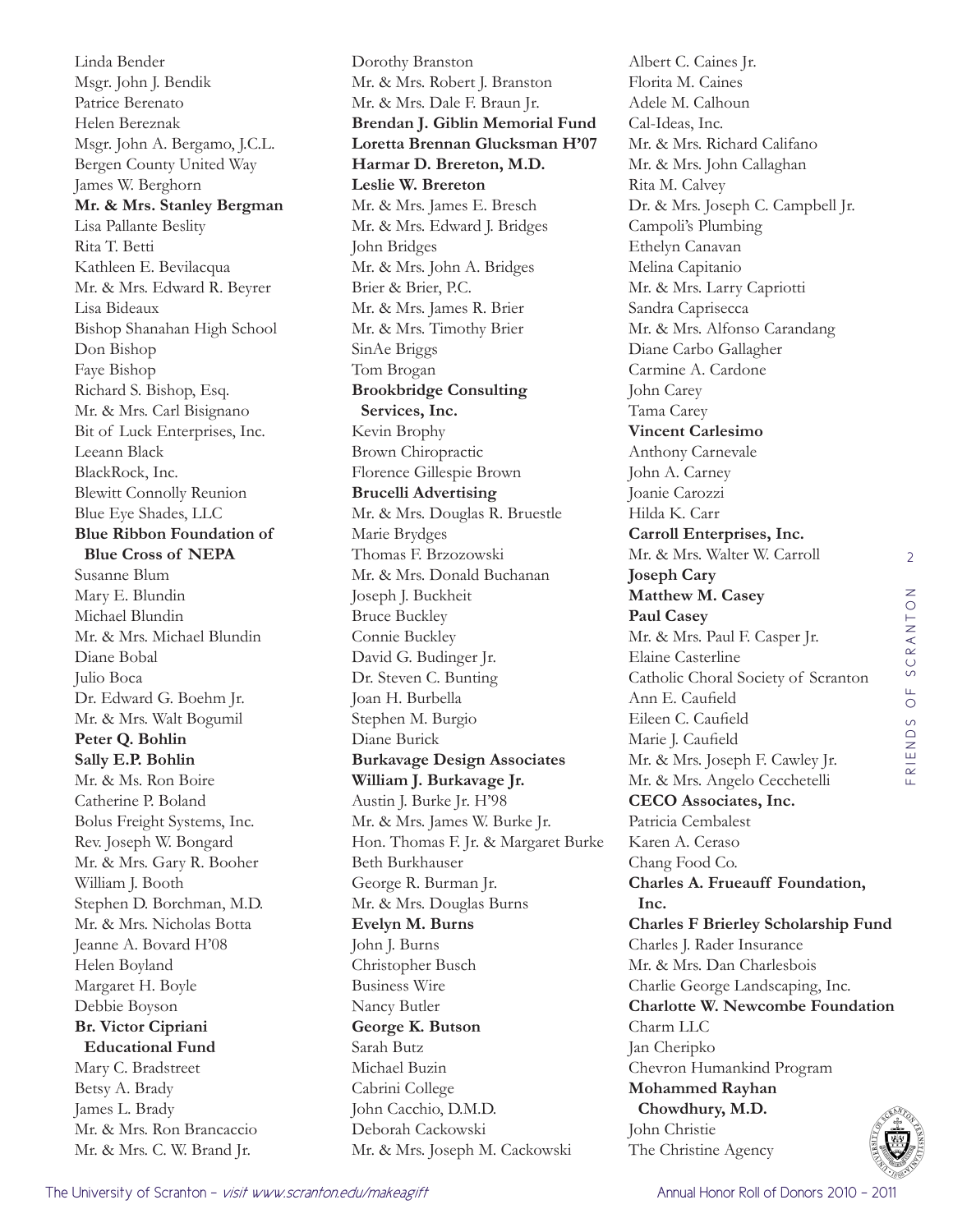Andrew Church **Steven Ciabattoni, M.D. Therese S. Ciabattoni**  Joseph J. Ciancaglini Joanne Ciancio Martin T. Cioppi Circuit Technology, Inc. **Cisco Systems, Inc. CIT Group, Inc. Citigroup**  Thomas E. Claps Mr. & Mrs. Ronald L. Clark Michael L. Clarke Grace Clauss Ann Cloruri Julia Cobb Ward Coe Mr. & Mrs. Robert Colacurto Cole Family Trust Gerald Coleman Mary Judith Colleran Agnes Collison Community Central Energy Corp. **Community Foundation of the Low Country Community Presbyterian Church of Malverne**  The Community's Bank Mr. & Mrs. John S. Comonitski **Margaret M. Condron, Ph.D.**  Philip P. Condron Tyler C. Confalone Msgr. F. Allan Conlan, Ph.D. Kathleen M. Conlin Mark J. Conlin Marjorie Connell David Conner William Conners Peg Connor Shaprio Elaine Conti **Sharon T. Conway**  Mr. & Mrs. Hugo E. Cook Mr. & Mrs. Randall L. Cook Mr. & Mrs. John J. Cooper Mary Corbett **Corbin A. & Dorice S. McNeill Foundation**  Barry L. Corman Louise R. Corman Joy Cornelio Marilyn Costa **Nancy Costello**  Mr. & Mrs. Robert Costigan Council for AntiSlavery Studies, Inc.

**Coventry Health Care**  Mary Pat Cowan Meg Cowan-French Mr. & Mrs. John F. Cox Crane Fund for Widows and Children James E. Crass IV Michael A. Crean Crossbar Solutions, LLC James J. Cummings Lisa Cummings Sheila M. Curtin **CVS Caremark**  Mr. & Mrs. Marc Dabal Michele Dabal Mr. & Mrs. James Dacey Michael T. Dachowski, D.M. Margaret D'Agata Daiichi-Sankyo, Inc. **Robert M. D'Alessandri, M.D.**  Daniel D'Alessandro Mr. & Mrs. John F. D'Alessio James Daley Mary E. Daly Julie D'Amico Armando D'Andrea Barbara A. D'Andrea Phil Davidson James C. Davis Judy Davis Kathleen Davis Laura Davis DBHarris Consulting LLC Mr. & Mrs. Michael DeAntona Gregory DeBiase Mr. & Mrs. Donald J. Debrakeleer Jean Decicco Jon Deeb **James H. DeGraffenreidt Jr.**  Carol Del Duke David K. Delayo Carol Delgaldo **Deloitte & Touche, LLP Deloitte Foundation**  Thomas C. DeLorenzo Yolanda DelVecchio Donald F. Dembert **Bridget DeMeck Robert N. DeMeck**  Mr. & Mrs. Wm. Hoyt Demmerly Dominic N. DePaola Philip C. DePaul Mr. & Mrs. Rodney DePaul Roxanne DePaul **Deris Pharmacy, Inc.** 

Mr. & Mrs. Paul Dettore Sara Dettore Nicole E. Deutsch **Gail M. Devers**  Amy E. Devrieze DFM Properties DHC Holdings Management LLC Linda Di Chiara **Diamond K, Inc.**  Mr. & Mrs. Frank W. Digregorio Mr. & Mrs. Richard W. Dillon Mr. & Mrs. Ernest DiLullo Mr. & Mrs. James DiMarco Mr. & Mrs. Laurence D. Dobosh Mr. & Mrs. James R. Dolan John T. Dolan Christine Domson Mr. & Mrs. John E. Donaldson Donarum Services, Inc. Elizabeth L. Donohue Ellen Donovan Edward Dougherty Linda Dougherty Theresa Dougherty Mr. & Mrs. James T. Dowiak Bill Downey Mr. & Mrs. Edward Downey **Mary Doyle**  Doylestown Emergency Associates, PC **Hobart N. Owens Memorial Fund Ltd.**  PAWS Hospital for Companion Animals Mr. & Mrs. Michael F. Drake Mr. & Mrs. Thomas A. Dredger Sr. Mr. & Mrs. David C. Drewes Mr. & Mrs. W. Christian Drewes Mr. & Mrs. William R. Drexler Jr. Drs. Brosnan, Langer & Montemurno Eileen Duffy Thomas J. Duke Daniel P. Dunn **Durkin & Durkin, LLP**  Bradley J. Dyer Earth Box Michele Ebeling Eckersley and Ostrowski, LLP Robert N. Eckersley, CPA Virginia S. Eckersley **Eckert Seamans Cherin & Mellott, LLC**  Doris Edling Mr. & Mrs. Robert Eickelberg **Eisler Revocable Trust**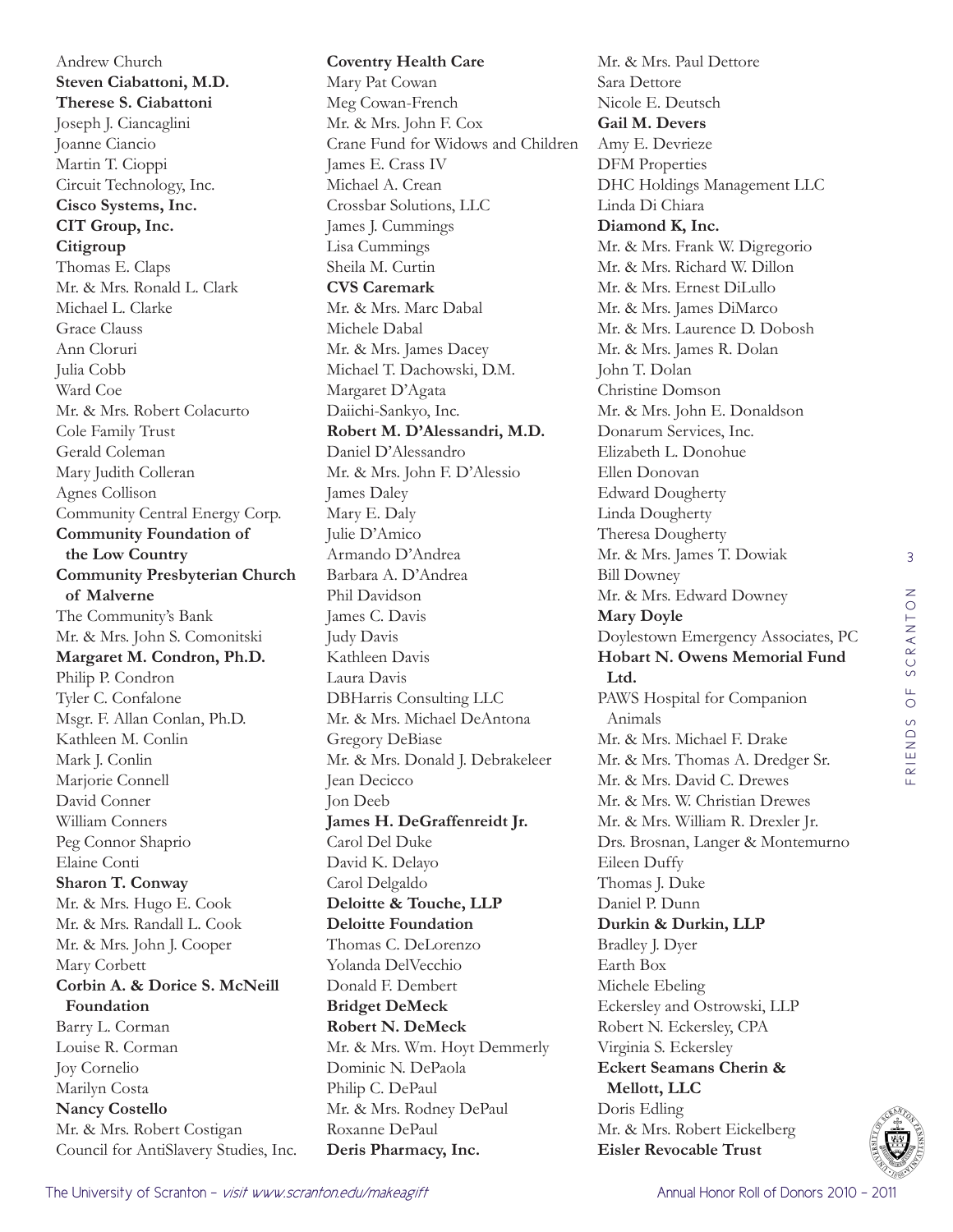Electric City Trolley Electric City Yarn Elite Brokerage Services, Inc. Stephanie Elkin Patrick P. Elko Eileen Emsworth Endo Pharmaceuticals Inc. Lillie Englese Enrichment Seminars, Inc. Epicurean Delight Catering, Inc. Epiphany of Our Lord School Equifax Inc. Mr. & Mrs. Mario Ercole **Thomas, M.D. & Catherine Errico** Lynn S. Evans, CFP Executive Transition Group, Inc. Mr. & Mrs. Dominic Ezzo F & V, Inc. F C Haab Co. Inc. Donna M. Fahy-Waters Falcons Landing Chapel Holly K. Falzarano Fannie Mae Company Fanning & Associates Mr. & Mrs. Kevin Farmer **Mychelle Farmer, M.D.**  Larry Farnum Joanne F. Farrell Kathleen A. Farrell Susan M. Farrell **Michael Fasciana FAScore LLC**  Thomas G. Faustman Richard Feaser Victoria Febo Elizabeth M. Fehr Mr. & Mrs. Laurence T. Fell **Roger Fell**  Dawn Fembleaux Fendler and Associates, P.C. Anthony Fernicola Donna Ferrari **Pia Ferrario**  Theresa Ferrario Mr. & Mrs. James Fickenscher **Fidelity Charitable Gift Fund**  Financial NorthEastern Corp **Mr. & Mrs. Herbert Finn**  Finney Advertising & Design Co., Inc. Elizabeth M. Finocchio Mr. & Mrs. John Fiori Lisa Fiorletti First Liberty Bank & Trust Fischer Insurance Agency

Lauren Fitzgerald Mr. & Mrs. Thomas Fitzgerald Joan Fitzpatrick, D.D.S. Ward FitzPatrick, D.D.S. Edward P. Flanagan John Flanagan Marie C. Flatley Mr. & Mrs. James W. Flood Richard C. Florey Bryan P. Flynn Dorothy Flynn Jack F. Flynn James Flynn James P. Flynn **Follett Higher Education Group Fordham University**  Forest City News, Inc. Mr. & Mrs. Paul Forgione Kristin Forman Dr. & Mrs. Kamran Foroughi Fortress Investment Group LLC Anthony S. Foti Florence Foti Audrey Fournier Fr. Pantle's Ignatian Alumni Retreat **Michael J. Franceski**  Mr. & Mrs. Nicholas Frangipane Nicholas Frangipane Catherine Frangos-Hanna Frank Martz Coach Co. Mr. & Mrs. Donald Frank Mary Ann E. Frank Mr. & Mrs. Michael Frank Mr. & Mrs. Mark A. Franzen Ellen Frey Friday Reading Group Phillip L. Friedman Esther K. Friedmann Friedman's **Friendly Sons of St. Patrick**  Friends of Rosemary Sylvester Friends of Tim Plamondon Friendship House **Frontier Capital Management Co.**  Patricia Frusco William Fuentes Jim Funderburk Erika Funke Mr. & Mrs. Richard Furman **Greg Gagorik**  Mr. & Mrs. Henry J. Gailliot Galat & Company, P.C. Thomas G. Gallagher Jr. Mary Gallagher-Machado

Armando Gallardo Richard Gallo Mr. & Mrs. Mark E. Gamber Mr. & Mrs. Louis V. Gambeski **GAMCO Investors, Inc.**  R. Scott Garley Matt Garvey Michelle Gassaway Gate of Heaven Church Marriza Gatmaitan Mary Ellen Gaudiuso Mr. & Mrs. Joseph Geiger **Gelb Foundation**  Natalie Gelb Solfanelli Genco Dental Care P.C. General Motors General Re Services Corporation Mr. & Mrs. Kevin F. Gentilcore Gerald F. De Marco, Architect Gertrud Gerlach Karen Gerrity Roseanne Gerrity Gibbons Law Firm Mr. & Mrs. Paul C. Gibney Frederick Giel Kelly A. Gieschen Mr. & Mrs. Bruce R. Gilbert Mrs. Mary Gilbride Margaret Giles Mr. & Mrs. Edward J. Gilroy Jr. David K. Ginsberg, MD Jane Ginsberg James P. Ginty Michael K. Ginty Patrick Ginty Rachel Gionta Carmela Giordano Fortunata Giunta Mr. & Mrs. John J. Giunta Evelyn R. Glenn Maria Goas **Joseph Golden**  Ethel M. Golo David Golonski Mr. & Mrs. James Goodman Sonya Goodman Dorothy Gordon **Kirk E. Gorman**  Margaret Gormley Mr. & Mrs. Daniel J. Grabo Sr. Mr. & Mrs. Guido M. Graff Kathleen C. Graff **Margaret Gramins**  Joan Grant

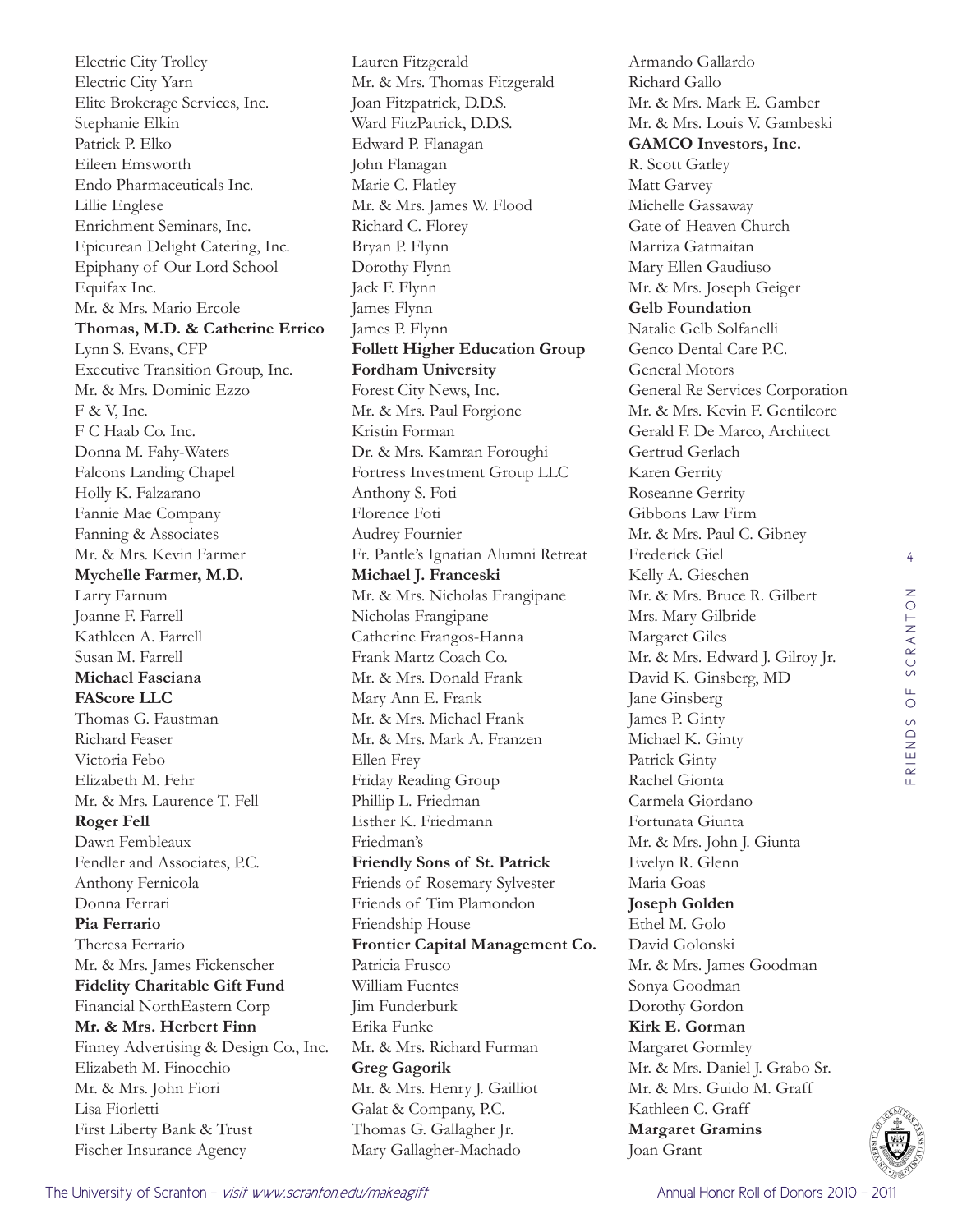Linda Grant Granteed's Pizza Judith Graziano Joseph E. Green Jr. Mary Hantz Greenfield Mr. & Mrs. Daniel J. Grieco **Marla Griffith**  Joseph Grinzi Alice T. Grogan Mary Alice Grogan Marylou Gerrity Grogan Michael B. Grogan Alan Grossman Richard S. Grossman **Grosvenor Capital Management, L.P.**  Joanne M. Heyert Mr. & Mrs. William Grundy **Bernie Grzelak**  Guardian Life Ins. Co. of America **Guardian Service Industries, Inc.**  Mr. & Mrs. Bernard T. Guay Ann M. Guglielmo Mr. & Mrs. Vincent J. Gulfo **Katie Gummer Adam Gurwitz**  Mr. & Mrs. Chris Guttman-McCabe Mr. & Mrs. Mark J. Haas Mr. & Mrs. William J. Hagan **Cecelia Haggerty James J. Haggerty, Esq. H'87† Haggerty, McDonnell & Hinton, LLP**  Mr. & Mrs. Matthew J. Haines Joan Halle **John Halpin Kathleen H. Halpin**  Thomas A. Hansen Barbara M. Hantz Christopher J. Haran Marguerite A. Harrington **Harvard Maintenance, Inc.**  Mr. & Mrs. Timothy Harvey Dr. & Mrs. Gabriel J. Hauser Karen E. Haviland David Hawk Mr. & Mrs. Paul Hawk Mr. & Mrs. Timothy J. Hawthorne Mr. & Mrs. Thomas Hayes Hazzouri Brothers & Co., Inc. Banana **Distributors** Barbara A. Hazzouri Sarkis A. Hazzouri **Robert T. Healey H'10** Rev. William B. Healey Ann M. Heaney

Joan C. Heaney Thomas Heaney Bill Hecht Joan Hedrick **Heidrick & Struggles, Inc. John Heim**  Christa M. Heisler Jennifer B. Heitzman David R. Heller **Hemmler & Camayd Architects**  Rev. Otto Hentz, S.J. Mr. & Mrs. Andy Herz Hess Express Kim A. Hewlett Robert W. Heyert Mr. & Mrs. Donald A. Hickey Jr. Joan G. Higgins **Hill Neighborhood Assoc.**  Linda Hillis Mr. & Mrs. Todd Hillmer Hilton Scranton & Conference Center Mr. & Mrs. Henry F. Hofmann Jr. Mr. & Mrs. Walter C. Hofmann **James C. Holcomb Jr.**  Mr. & Mrs. Nathaniel Holland **Mr. & Mrs. Sam Holt**  Holy Guardian Angels Church **Holy Redeemer Health System**  Honor Awards **The Hospital & Healthsystem Association of Pennsylvania**  Mr. & Mrs. Christopher K. Hough William C. Howe Mr. & Mrs. William E. Howell Rick Hoyes Mr. & Mrs. Paul A. Hrabsky **HSA Associates Consulting Engineers**  Robert W. Huber Robert Hueston, Ph.D. Mr. & Mrs. Charles O. Hughes Hughes, Nicholls & O'Hara Gail Y. Hurchick Emily D. Hutchins **Robert Huylo**  I.B.E.W. Local Union No. 81 William Iacono Linda Iassogna Mr. & Mrs. Jose S. Ildefonso Mr. & Mrs. Mario A. Incollingo **Independence Blue Cross**  Susan Ingersoll Papaneri **Integra Business Systems** 

**International Education Foundation**  International Resources, LLC Invest In Others Charitable Foundation Mr. & Mrs. Donald Roger Isenburg **Islamic Association of NEPA**  Andrew A. Jackson Jr. Mr. & Mrs. Craig Jackson Dean James Mr. & Mrs. Forrest A. Janes Marian Janes Sarah Jankowski **Jaros Baum & Bolles Consulting Engineers**  Mr. & Mrs. Rick Javage **Jaymar Foundation**  Mr. & Ms. William Jeannotte **Jefferson Health System Jesuit Community Jewish Communal Fund**  Catherine Jillings **JLS Cost Management Systems, Inc. JMJ Atlantic Property, LLC**  Joe's Draught Beer & Refrigeration **John Charles & Kathryn Redmond Foundation John J. Gregory Co., Inc.**  Mr. & Mrs. Douglas F. John Mr. & Mrs. Steve John Ray Johnson Ronald D. Johnson, DBA Mr. & Mrs. Stephen A. Johnson Mr. & Mrs. William J. Johnson Edward Jones **Elizabeth S. Jones**  Seth M. Jones, M.D., P.C. Clare Jordan Rita Ann Jordan Ron Jordan Joseph Neto & Associates, Inc. Mr. & Mrs. Paul B. Joyce Joan E. Jud Just Give Just Jilli Interiors, Inc. Mr. & Mrs. Steven B. Kalish Thomas A. Kamla, Ph.D. Carole Kandoth Frank T. Kane Jr. **Gloria D. Kane Joan Kane**  Laila Kane Mr. & Mrs. Gerald E. Kapica Mr. & Ms. Michael V. Kaplen Edward A. Karabin Jr. Dr. Molly Z. Karlinsey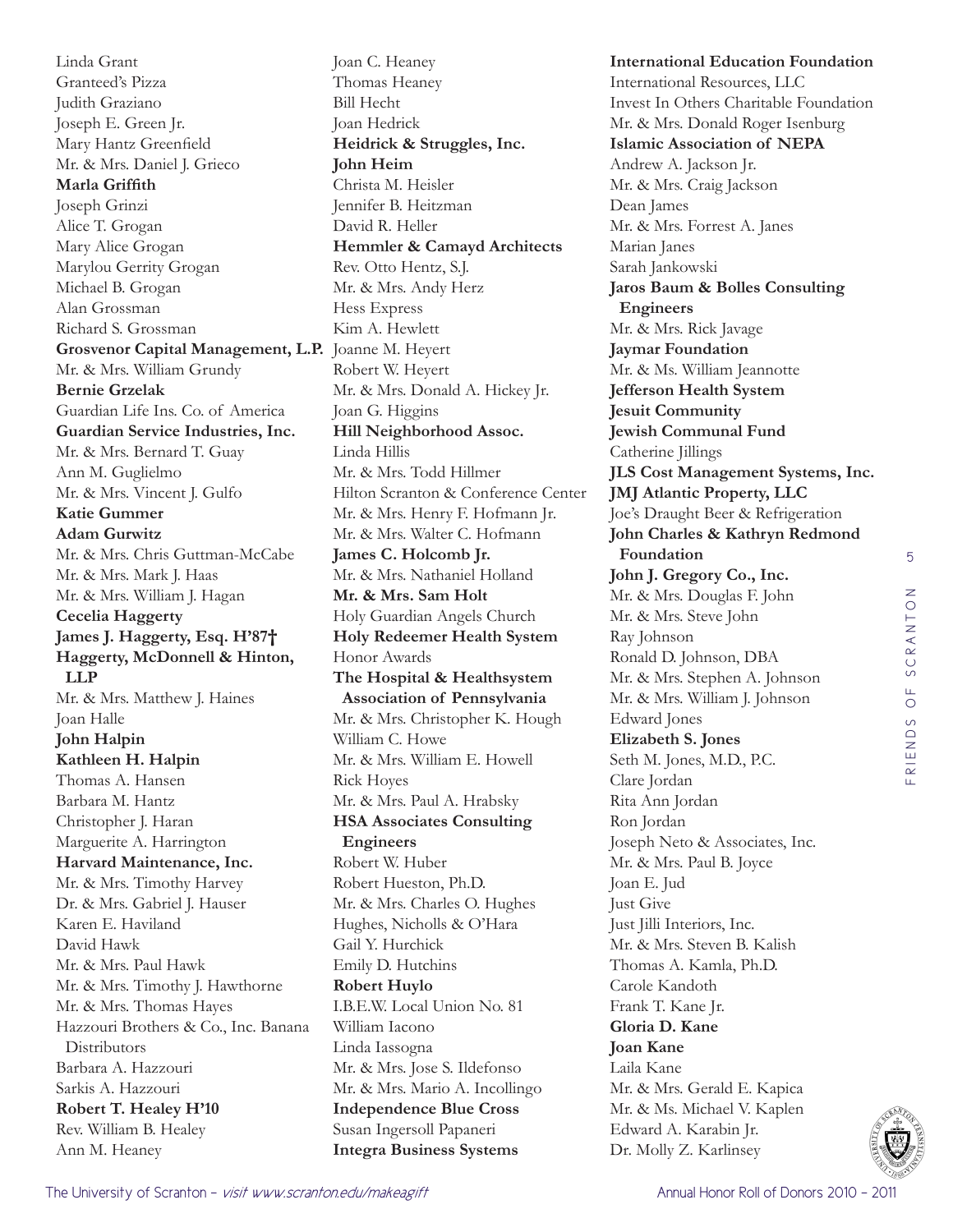Mr. & Mrs. Joseph W. Karpinski Stephen Katziner Carol Kaufmann Jeannette M. Kaval Mr. & Mrs. Michael J. Keane Edward Kearney Jacqueline M. Keenan Mr. & Mrs. James T. Keenan **Kelbri Development, LLC**  Jean Kellett **John Kellett**  Kelly Mazda Kelly Motor Company Kevin M. Kelly Matthew Kelly Molly Kelly Mr. & Mrs. Paul J. Kelly **Robert T. Kelly Jr., Esq. Violet R. Kelly**  Mr. & Mrs. Joseph F. Kennedy Mary L. Kennedy Mr. & Mrs. Patrick J. Kennedy Stanley Kennedy **Keystone Sanitary Landfill, Inc.**  Mr. & Mrs. Kenneth E. Kida Mr. & Mrs. Thomas J. Kiely Kieran McKenna Flooring, Inc. **Kilcullen & Company**  John Kilroy Kinetic Physical Therapy **David L. Kirtland**  Mr. & Mrs. Kenneth Kissinger **Kiwanis Club of Scranton Beverly Klein**  Jeffrey S. Kleinman Julie Knudsen Rita Elaine Knudsen Jason A. Kobrynich Kathleen Kobylarz Arlene F. Kohl Arno O. Kohler Donna M. Koneski Mr. & Mrs. Harold E. Kormos Mr. & Mrs. Timothy J. Koval Mr. & Mrs. Stanley F. Kozlowski Jack Kractsas Louise Krafjack KraftFoods, Inc. Kratz Auto Supplies Inc. Herbert Krauss John J. Kreckie Sylvia Krom **Carl Robert Kuehner**  JoAnne M. Kuehner H'01

**Paul J. Kuehner**  Sandra A. Kuklo Maureen Kussard Natalie Kuzio Mr. & Mrs. Walter Kuzio L. & M. Pattern **L.R. Costanzo Co., Inc.**  La Trattoria LaBar Business Consulting Peggy A. LaBelle Mr. & Mrs. Mickey LaBuda **Dr. Neela Lakshmanan**  Francis J. LaLuna, M.D. Patricia Lanard Mr. & Mrs. Michael LaPorta Patricia A. Lapp Mr. & Mrs. Ken Lareau Lavish Skincare Inc. Lawrence J. Menditto DPM PC Mr. & Mrs. Robert Lawrence Mr. & Mrs. Thomas Lazur Denise Leach Guy Leach **Amy M. Leahy Patricia Leahy**  Catherine Leccese Maria T. Leccese Mr. & Mrs. Guy Leclair William Lee Mr. & Mrs. William A. Lees Legg Mason Services Comp, LLC Martin Lentz Veronica M. Lentz Mr. & Mrs. Jeffrey Paul Leo Robert N. Lettieri Lexis Nexis Mealey's Nancy Liptrot Mr. & Mrs. Peter J. Lisi **Carl & Tina Lisman** Live With It Michael Lloyd Sharon Loder Janet K. Loewe Barbara Lofstedt LOLA 1911 Inc **Long Island Community Foundation Marsh USA**  Mr. & Mrs. Dwight J. Loren Lillian G. Lovecchio **Loyola Foundation**  Meredith C. Lubas Marion Cassidy Lucarelli Mr. & Mrs. Anthony Ludwikowski John Edward Luongo Marie I. Luongo

Pauline M. Lutostanski Michael Lutz **The Luzerne Foundation Keli M. Lynch**  Mr. & Mrs. Terence J. Lynch **George V. Lynett Jr.**  Harry Lynk Joanne M. Lyons Mac & Company Inc. James Macfarlane Jane Mack Mackarey & Mackarey Physical Therapy Consultants, LLC Macy's Keith A. Maczkiewicz, S.J. John Madden Kevin G. Madden, M.D. Mr. & Mrs. William Madden Dave Maddock Mr. & Mrs. Michael Madrigale Concetta Maggio Mr. & Mrs. Phil Maggitti **Albert J. Magnotta**  Michael D. Maguire Rev. Ryan Maher, S.J. Eleanor C. Mahon **Maiden RE LLC**  Stephen Maietta **Main Line Services**  Douglas Maletta Mr. & Mrs. Jack Malos Anthony Maltese Ed Manansala Mr. & Mrs. Frank Mancini Paul Mansour Judy March Michael Marchese Robert A. Marchman **Margaret Briggs Foundation**  Marian Forman Revocable Living Trust Markey For Congress Committee Marquis Art & Frame Ken Marquis Mr. & Mrs. Robert Marrocco Marsh & McLennan Companies, Inc. **Marshall, Dennehey, Warner, Coleman & Goggin**  Aileen Martin Msgr. Andrew E. Martin H'11 Jane Martin Joan Martin Mary Ellen Martin Terence Martin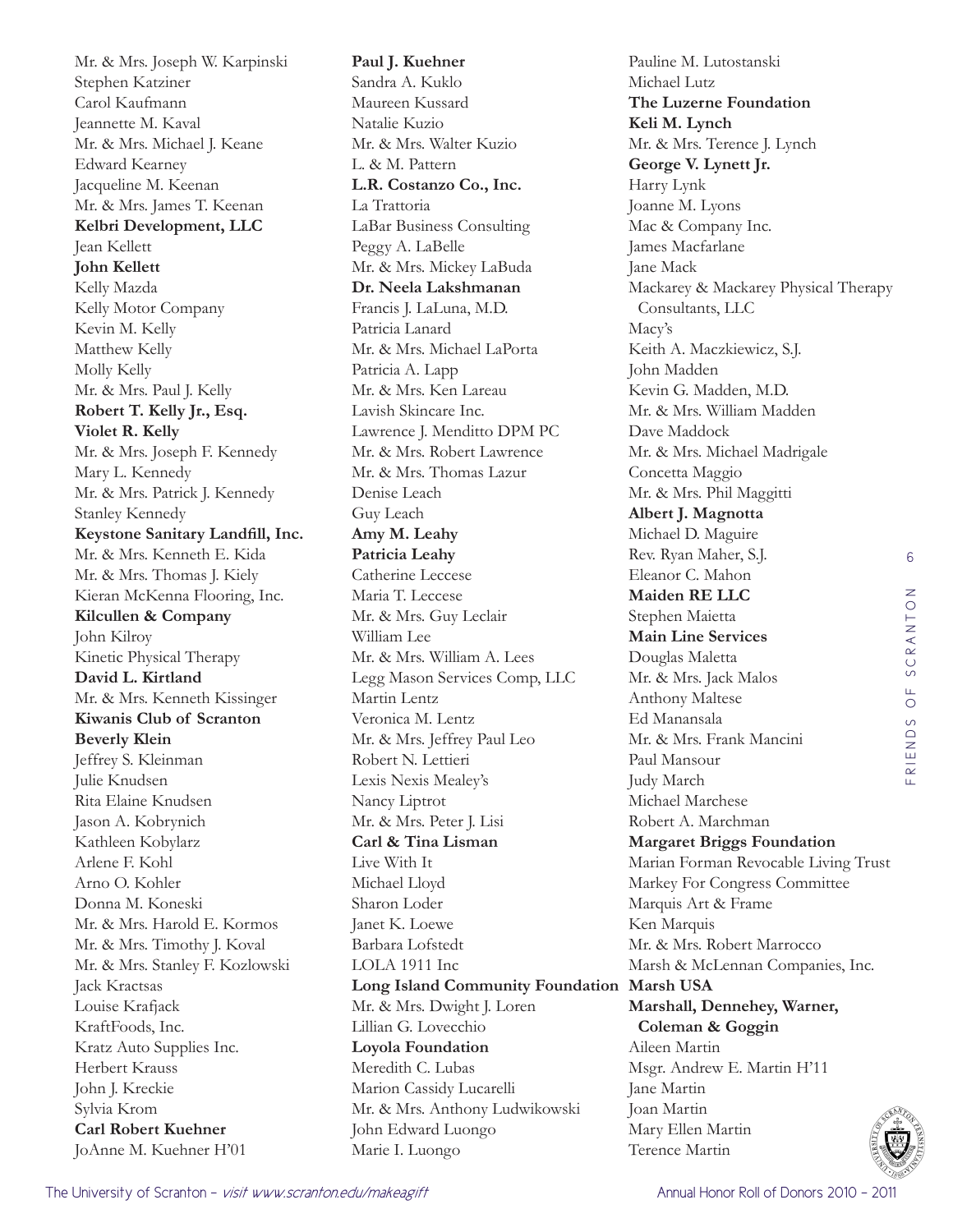Barbara Martino Maura Martino Mary Go Round **Marzen Financial Management**  Peter V. Masci, D.D.S. MasterCard Worldwide Herminia D. Matamis Kristen Mathews MatlinPatterson Global Advisers LLC Catherine Mayher Ann Perry Mayo Richard Mayock Helen Mazur Mazur's Bakery Lawrence McAlee Mr. & Mrs. Sean McAuley James J. McBride Mr. & Mrs. John McBride Brian J. McCabe Kevin McCabe Mr. & Mrs. Phil McCabe McCarthy Tire Service Co. Jay McCarthy Mr. & Mrs. Kenneth McCarthy Mr. & Mrs. John McCloskey Mr. & Mrs. James McCoog John J. McCormick Margaret Ann McCormick Christopher McCrea Ann Marie McCrone Brianna E. McCullough **Robert L. McDevitt**† **Mary E. McDonald H'01** Rachel McDonald **Pat McDonnell**  Therese McDonnell Carolyn R. McElroy Beth McFeeley Mr. & Mrs. Joseph McGeever Patrick McGeough Mr. & Mrs. Edward McGinn Jeannie McGinn Michael G. McGinn Margaret V. McGonigle **Leo McGowan McGrail, Merkel, Quinn & Associates**  Tom McGrath Mary U. McGraw James McGuire M. Elizabeth McGuire Mr. & Mrs. C.J. McHugh Joseph McHugh Richard P. McHugh

Linda McKeithan Ms. & Ms. Megan McKenna **McKinsey & Company, Inc.**  Olivia McLane Mr. & Mrs. James McLaughlin Mr. & Mrs. John McLaughlin Mr. & Mrs. Timothy P. McLaughlin Dr. Hoa Mclean McMaster-Carr Supply Co. Mr. & Mrs. Charles J. McMenamin Mr. & Mrs. Francis M. McPoyle Paul McShane Brian J. McShea **MedAssets Supply Chain Systems Medco Health Solutions**  Donna Meduski Christoph J. Meehan Debbie Meehan Elizabeth J. Meehan Jean L. Meidling Marian Menapace Mr. & Mrs. William Mendelson Tanya S. Merchant Helene F. Merclean Michael Meredith Christine M. Merillo Sue Mester **Metlife Metropolitan Life Foundation**  Scott Meuser Elizabeth Meyer Helen C. Meyer MFB Advertising, Inc. MGC Partners Alice Micone Mr. & Mrs. Patrick A. Milberger **Miller Family Foundation Alan B. Miller**  Donald P. Miller Helen Miller Mr. & Mrs. Howard S. Miller Mr. & Mrs. Michael C. Miller Fred Milliken Maddie Milliken Mr. & Mrs. George Mills Colleen K. Miltenberg Fran Minakowski Hon. Jeffrey P. Minehart John Joseph Minnich Minooka Subaru **Dr. & Mrs. Wasique Mirza**  Mohegan Sun at Pocono Downs Irma Molitoris Barbara Monick

Mr. & Mrs. James Montenegro **Sandra Montrone H'03** Mr. & Mrs Thomas Mooney Gloria Moore Moosic Lakes Club Anne T. Moran Cynthia B. Moran Neal F. Moran Mr. & Mrs. Carmine Morelli **Morgan Stanley Smith Barney**  Mr. & Mrs. James F. Morgan Jr. Ellen A. Morgenstern Daria L. Moringiello Michele Moroni Edward A. Morrison Mr. & Mrs. Samuel Mosca **Ann Moskovitz H'98 I. Leo Moskovitz H'09** Sally Moskovitz Joseph Mozeleski Ethel Mullen Rev. Paul M. Mullen Jennifer L. Munday Kathleen P. Munley, Ph.D. Munley, Munley & Cartwright, P.C. Mr. & Mrs. John Muratori Joseph Muratori Lisa Muratori Leslie Murnane Patricia J. Murnane **Francine S. Murphy**  Kathleen R. Murphy Kathryn W. Murphy Michael L. Murphy, PT Mr. & Mrs. Richard W. Murphy **Kevin J. Murray**  Tracy L. Murray Robin Muth **Myers Brier & Kelly, LLP Morey Myers, Esq.**  N. B. Levy's NADA & Co. Dr. Robert W. Naismith Albert M. Nalevanko, M.D. Nasser Real Estate and Appraisals, Inc. Theresa Nastri **Jay Nathan, Ph.D.**  Nationwide Mutual Insurance Company Natural Family Health Services Naturally Yours Carl P. Navarrete Daniel R. Navarrete Nazareth Academy Grade School Mr. & Mrs. Tom Needham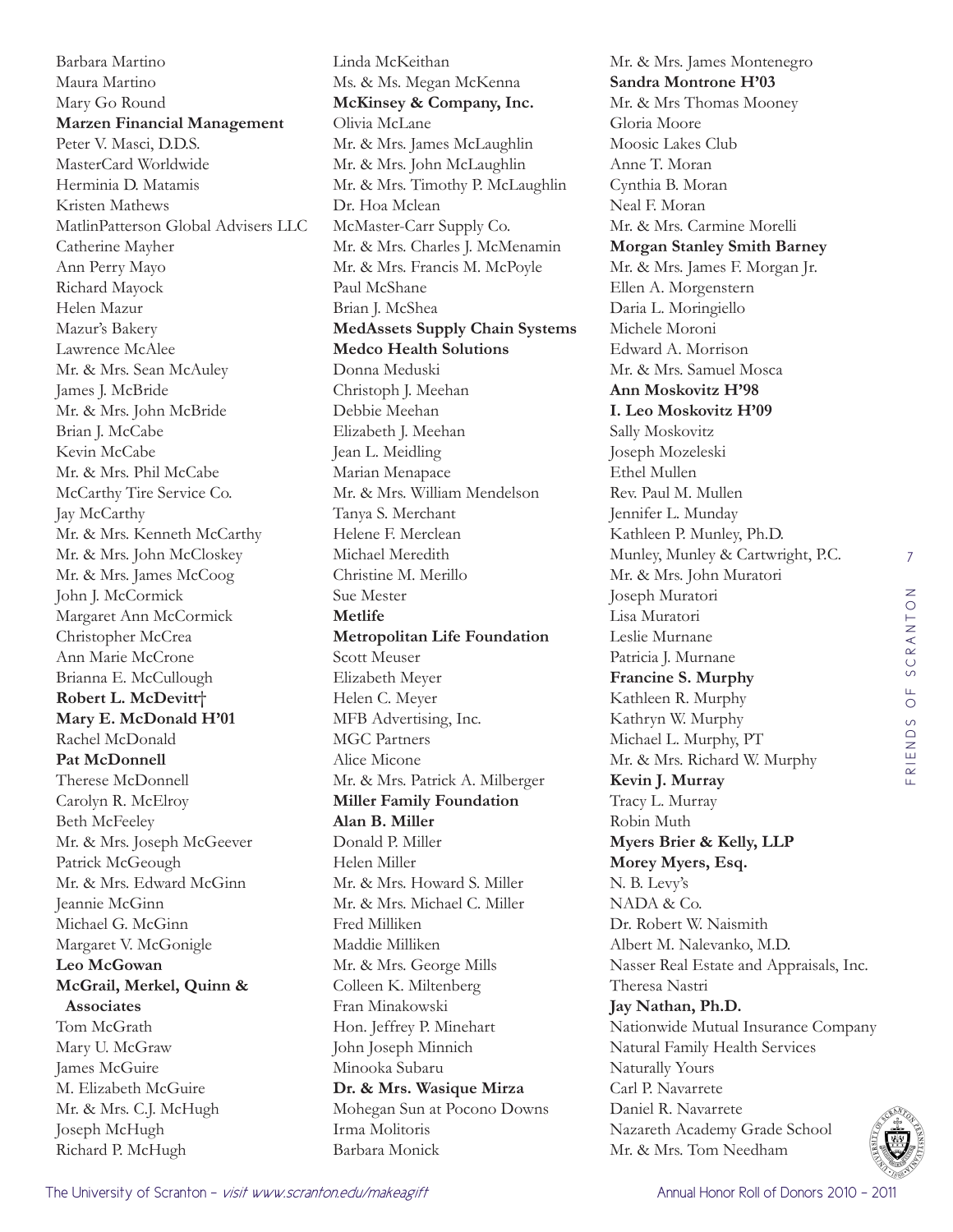Mr. & Mrs. John B. Neff Kate Nejman Dorothea Nelhybel Network For Good Mr. & Mrs. Lowell F. Neu **New Era Techologies, Inc.**  New Story New York Life PAC Charitable Gift Program Benjamin F. Newswanger NexCtrl, Inc. David Nicktern Margaretta G. Niles Nicholas Niles Nissan North America, Inc. Linda Nolan Virginia Nordstrom Norman J. Schwartz, DMD, PA William Norris **Northeast Chapter PSPA**  Northeast PA Chapter of SHRM Barbara A. Norton Mary Lou Notari Notre Dame of Bethlehem Church Notre Dame Youth Group-Bethlehem Novartis Corporation Mr. & Mrs. John G. Nugent Joseph C. Nugent Mr. & Mrs. Kevin B. Oates John Oblaczynski **O'Brien & Ryan, LLP**  Mr. & Mrs. Gregory P. O'Brien Kerry-Ann O'Brien Eileen Occhipinti Margaret M. O'Connell Susan O'Connell Christopher O'Connor David R. Ocorr Mr. & Mrs. Edward Oczkowski Mr. & Mrs. Phillip A. O'Donnell **OfficeMax A Boise Company**  Ogdensburg PTO Mr. & Mrs. Kenneth P. O'Hara Mr. & Mrs. Carlo Ola Jerome S. Oleksa, DDS **The Olender Foundation Mr. & Mrs. Jack Olender**  Daniel J. O'Mara Paul Onderdonk **One Point, Inc.**  James O'Neil **Mr. & Mrs. Robert O'Neil**  Romayne E. O'Neil Mr. & Mrs. Richard O'Neill

Mr. & Mrs. Thomas O'Neill **Oppenheim Foundation Jane Oppenheim H'04** Oracle Patricia A. Orender Julie Ann R. Orzell Mr. & Mrs. Michael E. Osborne Mr. & Mrs. William J. O'Shea Rev. Timothy F. O'Sullivan Art Oswald Our Lady of Good Counsel Parish Our Lady of Victory Church **Outrageous** Dr. & Mrs. W. Roy Overton Ronald John Owen **Roberta Owens Oxford League, Inc. PA Department of Public Welfare Pajwell Foundation**  Deborah L. Pann Mr. & Mrs. Edward J. Pantle Patrick L. Pantle† Mr. & Mrs. Paul Pantle **Gerald J. Pappert, Esq. Paramount Group, Inc.**  Mr. & Mrs. Richard A. Parry Mr. & Mrs. John Parsons Mr. & Mrs. Fred Patane Mr. & Mrs. Carl F. Patrick Mr. & Mrs. John F. Patterson Mr. & Mrs. Michael J. Patterson **Paul Arthur Lamendola Foundation**  Paul F. Leonard Funeral Home Lisa Paxton Mr. & Mrs. Daniel J. Pedriani Pena-Plas Company **Penates Foundation**  Penn Security Bank & Trust Co. **Pennsylvania Higher Education Foundation**  Pennsylvania Paper & Supply Co., Inc. PENRAC, LLC **Sandra L. Pensieri, DPM**  Mr. & Mrs. Dominick Pepe Margaret Perez Persio Perez **Marjorie Campbell-Perfilio** Allison Perkins Kathleen Perkins Mr. & Mrs. Joseph R. Perrotta Michael Perry, Esq. Personal Touch Baskets & Bags **Pesavento Monuments, Inc. John E. Pesavento** 

Joan O. Peters John W. Peters, M.D. Pettinato & Mercanti Construction Company Lena V. Pettinato Samuel J. Pettinato **The Philadelphia Phillies**  Joseph Picardo Picillo & Picillo, PC Susan M. Pierini Joyce Pietrowski Mr. & Mrs. Francis J. Pignataro Vera Pilch **Jerry Pindar**  Jeff Plamondon **Platinum Maintenance Services Corp. PNC Bank PNC Financial Services Group**  John J. Pocius Michael Policastro Dorothy H. Polzinetti Andreas Ponce **Post & Schell, P.C. Power Cooling, Inc.**  Brian Power PPL Corp. **The Premselaar Foundation**  The Prescription Center, Inc. Price Chopper **PricewaterhouseCoopers LLP**  Pride Mobility Products Corp. Mr. & Mrs. Alan D. Prior John Prior, D.O. **Prudential Financial**  PSE&G Robert Purifico Mr. & Mrs. Joseph Pusateri Deborah Ann Pusey Qualcomm Inc. **The Quandel Group, Inc. Noble C. Quandel**  QueBIT Consulting, LLC **Kathryn Quigley**  Margaret Quigley Mary Beth Quigley Joe Quinlan Karen Quinlan Michael Quinlan Theresa Quinn **Catherine Quinnan Robert E. Quinnan**  Quinn's Supermarket **Ouintiles** 

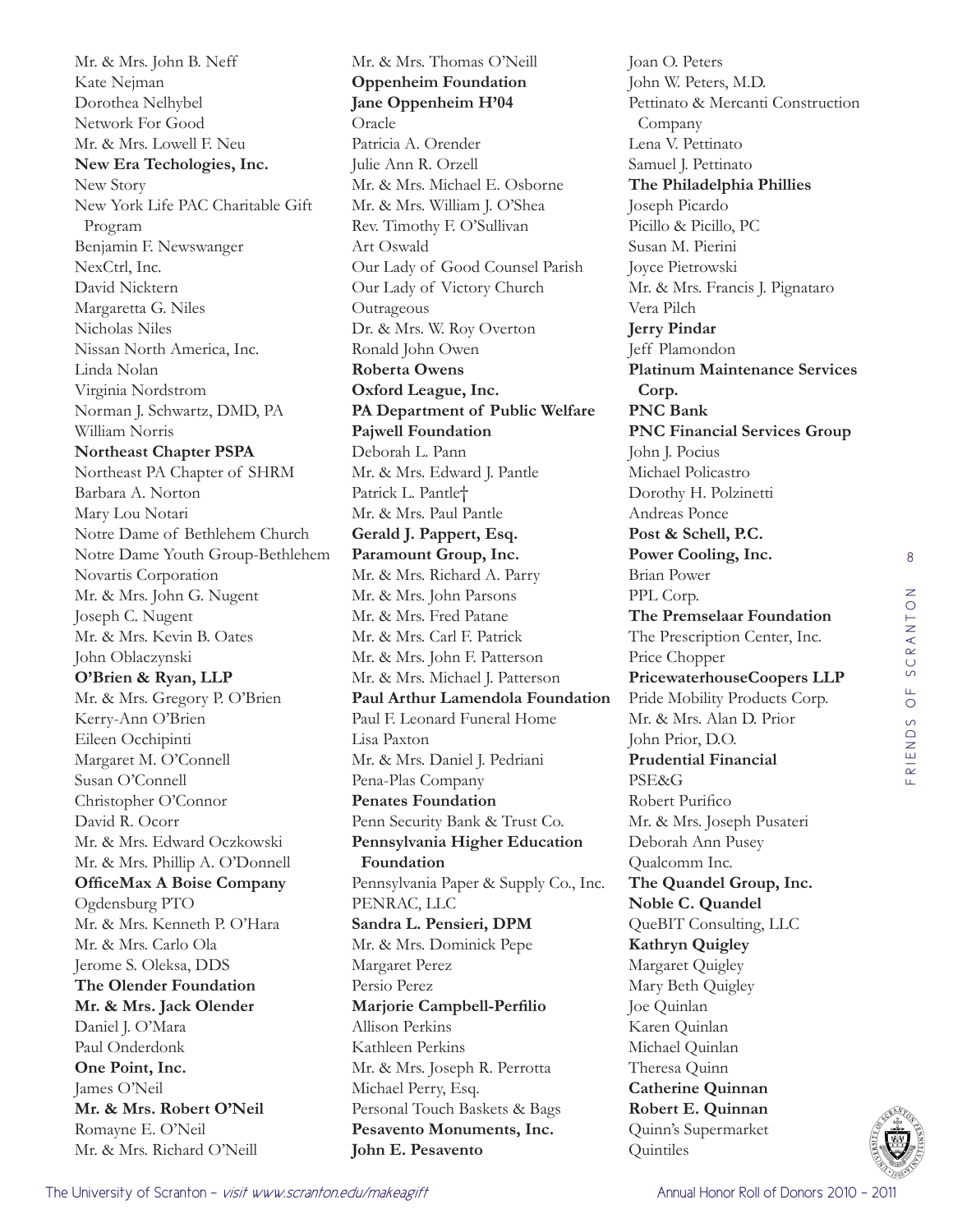R.C. Church of St. Stephen **R.J. Walker Co. R.N. Demeck Roofing & Siding, Inc.**  Ed Radzinski Joseph M. Ragucci Joseph Ramos Emily Rancier Dr. Lee F. Rancier **Mary Jo Ranton**  Mr. & Mrs. Steve Rauch Regina Reap **Reconstructive Orthopaedic Associates II, P.C.**  John J. Reddington George Redford Marilyn Redington Brenda Reeves Ann Marie Regan Barbara Regan Maura A. Regan James W. Reid, Esq. Dayna R. Reilly **Reilly, Janiczek & McDevitt, P.C.**  Jennifer Reilly **Joseph C. Reilly**  Timothy P. Reilly Jr. Fred Reiner Mr. & Mrs. Kenneth G. Reinheimer Rev. Robert E. Reiser, S.J. REIT Management & Research LLC Remick Floral & Gift Mr. & Mrs. Paul Remick Mr. & Mrs. Robert W. Reynolds Mary B. Rhodes **Richard A. Rendich Foundation The Richard C. Marquardt Family Foundation**  Richard T. Meredick, DPM, PC Mr. & Mrs. Robin L. Rielly Margie Rightmyer Salvatore Ritrovato Joyce Rittenhouse Thomas J. Rittenhouse, D.P.M. **Riverside Partners, LLC**  Janet Roach Ryan J. Robeson Frederick Robinson Lynette Robinson Roche Carolina, Inc. Rockefeller Financial Services, Inc. Joan F. Rocks Mr. & Mrs. John A. Rocks Elizabeth Roe

Mr. & Mrs. John Roe **Mr. & Mrs. Christopher Roeder**  Marie F. Roethel Jane Rogalski Susan Rogalski Mr. & Mrs. Joseph Romani Mr. & Mrs. Gene Romanini Fr. Robert Romeo Mr. & Mrs. Danny Rood Margaret Butler Rosa Michelle Rosado Craig Rosati Katherine E. Rosati Rabbi David Rosenberg Denise M. Ross Patti Ann Roth Mr. & Mrs. Paul R. Rousseau Louis J. Rufo Rita Rufo **Peter Ruggiero**  Mr. & Mrs. Robert W. Russell John Ryan Mr. & Mrs. William Ryan **S.R. Wojdak & Associates, LP**  Claire Sacramone Marybeth Sacramone Mr. & Mrs. Lee Sadusky **Saint Peter's Healthcare System**  John A. Saitta Marie Saitta Luis E. Sala Pearl Salamon Mr. & Mrs. Pedro Salas Dianne P. Salter Salzmann Hughes, P.C. Mr. & Mrs. Ronald J. Samartan **The San Diego Foundation**  Jill T. Sandhaas Donna M. Sanky **Sanofi-Pasteur**  Mr. & Mrs. Christopher Santapaola Mr. & Mrs. Joseph Santapaola Ann Marie Santarsiero Mr. & Mrs. Carlito Santiago Celeste A. Santiago Robert A. Saraceni Stephen Sass Mr. & Mrs. John F. Sauer Gerald Savitsky, Esq. Gloria Scaglione Maria Scaglione Sandra Scaglione Mr. & Mrs. Mitchell Schanen Mr. & Mrs. Garry L. Scheib

Nancy Scheuerman Beatrice Schmidt Mr. & Mrs. William D. Schofield Mr. & Mrs. James J. Schramm Mr. & Mrs. Fred Schreiner **Schroder Investment Management**  Michael Schultz Schwab Fund For Charitable Giving Mr. & Mrs. Robert Schwalm Anne Schwartz Barbara J. Scimone **Scranton Area Foundation**  Scranton Fire Fighters Scranton Hebrew Day School **Scranton Orthopaedic Specialists, PC**  Scranton Prep School **Scranton Rent-All Center The Scranton Times-Tribune**  Scranton UNICO Foundation Scranton Wilkes-Barre Yankees **Mary L. Scranton H'77 The Honorable William W. Scranton H'63** Thomas Scully **Mr. & Mrs. Stephen Searl**  Second Flynn Family Trust Mr. & Mrs. Christopher J. Seebode Mr. & Mrs. Edward R. Seeger Jr. Stephen G. Selige Sr. SES Americom **SEVEN Fund, Inc.**  Mr. & Mrs. Richard Sgalardi **Rahmat Shah, M.D.**  Mr. & Mrs. James Shanahan Mr. & Mrs. Bruce R. Shannon Kathleen Sheikh Shell Oil Company - Motiva Enterprises, LLC Christopher Sheppard Mary Beth Sherrier Jennifer Shields **Virginia P. Shields Mr. & Mrs. John J. Shober**  ShopRite of Hunterdon County, Inc. Dorothy M. Shorten Mr. & Mrs. Kamlo Si **Mr. & Mrs. David F. Simon**  Susan R. Simon Maureen Simzak Kathleen E. Skrupskis Sky High Waterproofing Co., Inc. Mr. & Mrs. William J. Slade Mr. & Mrs. William Slade

The University of Scranton - *visit www.scranton.edu/makeagift* Annual Honor Roll of Donors 2010 - 2011 - 2011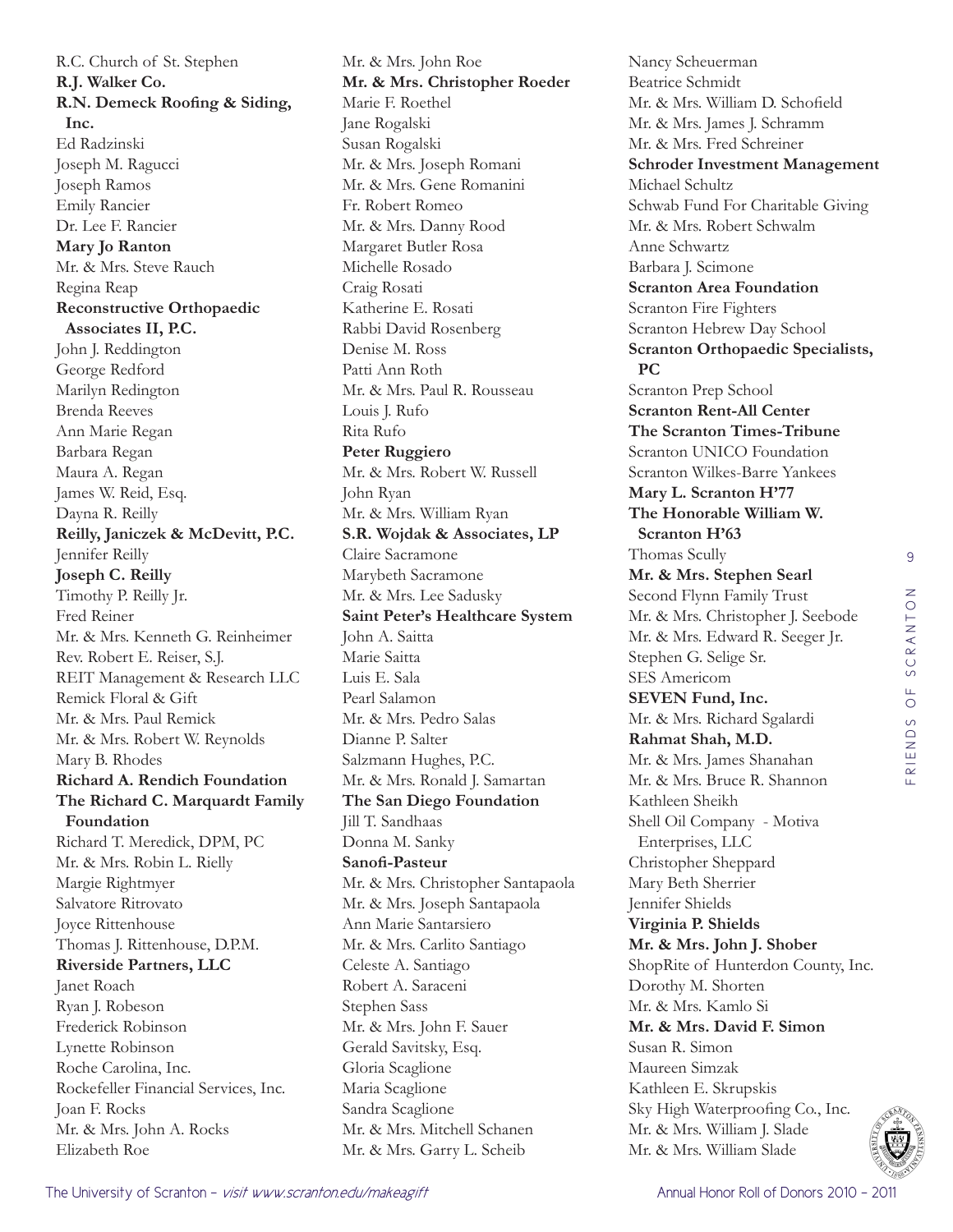Mr. & Mrs. Michael Slesinski Mr. & Mrs. Joseph F. Smart Alice M. Smith Anne Therese Smith Mr. & Mrs. Michael T. Smith Shawn Smith Mr. & Mrs. Terrence Smith **Dr. & Mrs. Stanton N. Smullens**  Alisa N. Snow Cheryl Sobeski Reedy, Esq. Soccer Plus Mary Ann Sonnergren **Sordoni Foundation, Inc.**  Mr. & Mrs. Joseph Sousa III The Spano Family Charitable Foundation Inc. Mary W. Spellman John Della Speranza **Spotless Cleaners**  Valerie L. Spousta Mr. & Mrs. Robert D. Sprotte Mr. & Mrs. Raymond Stachnick Beverlee J. Stafford Standex International Mr. & Mrs. Mitch Stanko Mr. & Mrs. Roger F. Stebbins **Steelpoint Capital Partners, LP**  Mr. & Mrs. Michael Stefanski Robert M. Stefanski Mr. & Mrs. Walter Stefanski Mr. & Mrs. David Steinfield Terese A. Steinhauer Mr. & Mrs. John Steinmetz Mr. & Mrs. Jeffrey K. Stickle Mr. & Mrs. Louis Stoltz Stone Office, Inc. Mr. & Mrs. Jeffrey T. Struble Judith E. Struble Kaaren S. Struble **Joan Stuckart**  Mr. & Mrs. Thomas Stucki Mr. & Mrs. John Sturm Daniel Sullivan, D.D.S. Gregory Patrick Sullivan Mr. & Mrs. Jack Sullivan Sharon G. Sullivan Summit Associates Anthony F. Suraci **Surmont LLC**  Michelle Susco, M.D. Cynthia Sutton Barbara E. Swanson **Sweeney Family Foundation Mr. & Mrs. Paul F. Sweeney** 

**Jean Marie Sweeney-McHale**  Mary Elisabeth Swerz Todd D. Sykes Mr. & Mrs. Francis M. Synan Synthon Pharmaceuticals Inc. Mr. & Mrs. Stew Tabin Marguerite Takach Takeda Pharmaceuticals North America, Inc. Patricia Taulane **TCBY** Claire Tedesco Telcordia Technologies **Temco Service Industries, Inc.**  Patricia E. Terrey Texas Roadhouse **Thomas Jefferson University Hospital**  Mr. & Mrs. Peter Thompson Jay Thomson Deborah Thorman-Yusko Mr. & Mrs. Timothy H. Thornton Most Rev. James C. Timlin, D.D. H'87 **Timothy J. Casey Memorial Scholarship Fund Timothy J. Finnerty Memorial Fund**  Connie Tirondola **Margaret A. Tomazic**  Stanton Tombs **Tompkins County Trust Company**  Mr. & Mrs. Matthew Topley Alma Torello **Augustus J. Tornetta**  Stephen Toth **Toyota of Scranton TPG Planning & Design, LLC**  Mr. & Mrs. Kevin Trapp Travelworld Travis Monuments Inc. Mr. & Mrs. James A. Trimiglozzi TriState Capital Bank Mr. & Mrs. John Troia Lucy Troia Rev. John J. Turi Mr. & Mrs. Ronald T. Turner Mary Turney Susan M. Turney Tyco International United Presbyterian Women of Malverne **United Way of Lackawanna & Wayne Counties United Way of the Capital Region**  University of Scranton Alumni Society

Uno Chicago Grill Uno Restaurants, LLC Valley Road School PTA **Mr. & Mrs. John Valvano**  Frances R. Van Buskirk Mr. & Mrs. Ronald S. Van Voorhis The Vanguard School William Varady Ricci Vargas Elisa Vecchiarelli **Robert Venturi Jr.**  Susan Venturind Charissa Vickery Vision Designs **Vistacom, Inc.**  Marilyn Vitali Flynn John P. Vitali Jr. **Angela Volpe Kania Alexander Vozos**  Anthony M. Vuotto W.D. Iacono & Co. Waffle House of Clarks Summit & Scranton Mary Kate Walker Wall Art By Lin, LLC **Wallenpaupack Vet Clinic Walsh Electrical, Inc.**  Carol A. Walsh Constance C. Walsh Mr. & Mrs. Donald J. Walsh Karen M. Walsh **Mae Walsh**  Mary Fran Walsh Thomas Walsh Lynne Walter **Elizabeth Walton**  Steve Walton James Ward Lindsay M. Ward Mr. & Mrs. Neil Ward Roger E. Warin Warrington Eye Care, PC Michele A. Washart Robert Washart **Waste Management**  Patrick A. Wastella Waters Family Trust Mr. & Mrs. Glenn Weaver Wegman's Food Markets Jerry J. Weinberger Judith Weinberger Jean M. Weinschenk **Maryann C. Weir**  Weis Markets, Inc